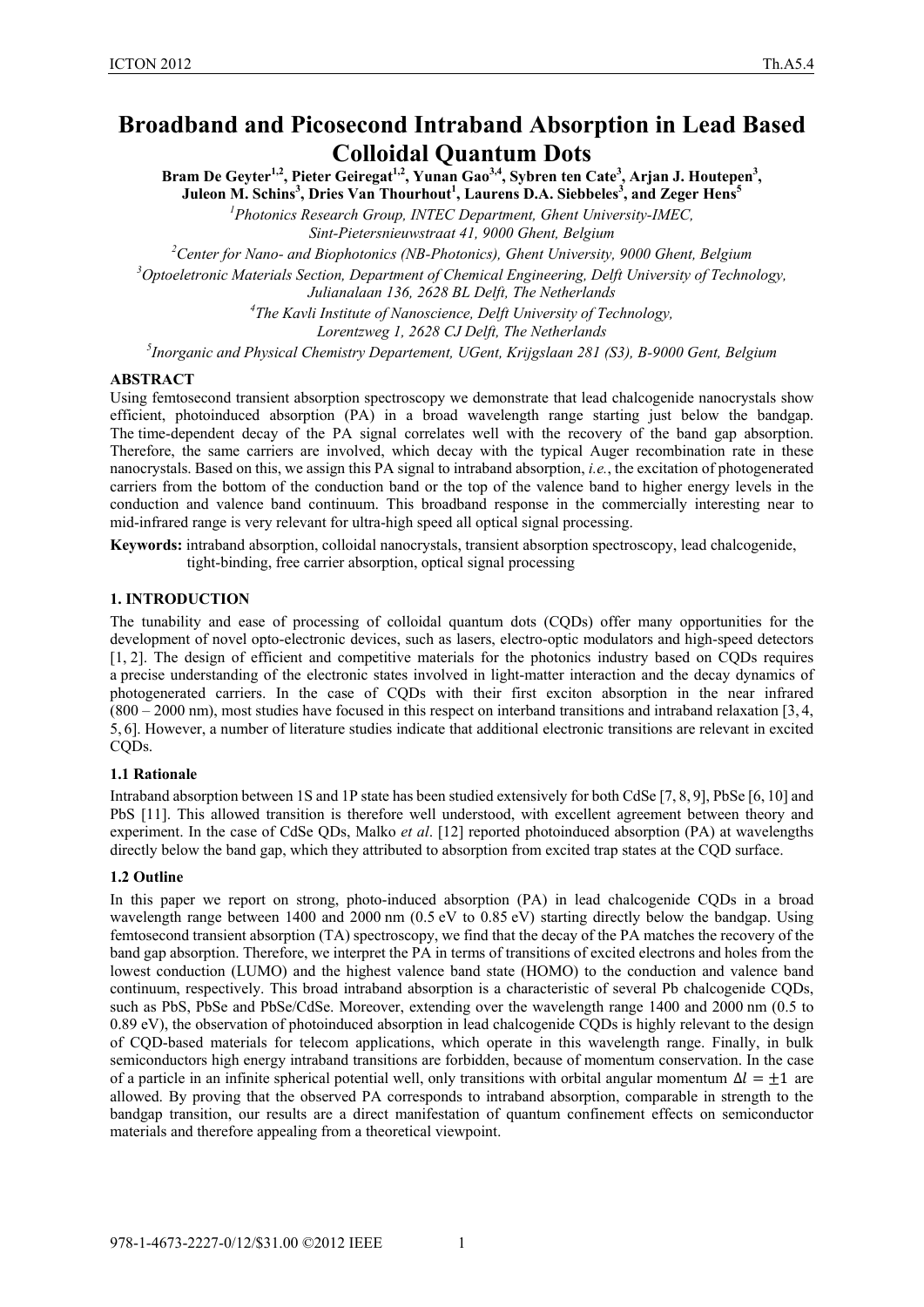#### **2. RESULTS**

Figure 1 shows the change in absorption of PbSe core  $(d = 4.6 \text{ nm})$  and PbSe/CdSe core/shell (4.5 nm core, 0.5 nm shell) following excitation with a 50 fs laser pulse ( $\lambda_{pulse}$  = 790 nm). This resulting excited state cools down rapidly, where the electron and the hole relax to the LUMO and HOMO, respectively [13]. A buildup of carriers at the band gap reduces the band gap absorption (absorption bleach, AB), as can be seen in Fig. 1. Here, a bleach is indicated by a positive value for  $\Delta \alpha = \alpha_0 - \alpha$ , where  $\alpha_0$  is the steady state absorbance and  $\alpha$  is the absorbance after the pump pulse. However, below the bandgap, from 1700 nm up to 2000 nm, a negative signal, indicating photoinduced absorption (PA) for both materials.



*Figure 1: (a) Steady state (red line, right axis) and differential transient absorption spectrum (black dots, left axis) of PbSe CQDs (left graph) and PbSe/CdSe (right graph) 5 ps after the pump pulse shows absorption bleach (AB) of the band gap absorption*  $(\Delta \alpha = \alpha_0 - \alpha > 0)$  and wavelength-independent photoinduced absorption (PA,  $\Delta \alpha$  < 0) below the band gap;(b) Differential absorption as a function of average number of excitons  $N_{eh}$  5ps *after the pump pulse (red) and 500 ps after the pump pulse (blue) at 1700 nm (triangles), 1850 nm (squares) and 2000 nm (circles) for PbSe QDs; (c) Graphical representation of the fast dynamics observed in the PA probe signal after the pump pulse.* 

To gain insight into the nature and strength of the PA, we performed both power and wavelength dependent measurements. At high fluences, when more than one exciton is created per QD, the initial exciton relaxation is governed by Auger recombination [14]. After 500 ps all multiexcitons have recombined, leaving a population of singly excited QDs. The normalized differential absorption after 500 ps therefore becomes, assuming a Poissonian distribution of carriers:

$$
\frac{\Delta \alpha_{500ps}}{\alpha_0} = \frac{2}{g} \left( 1 - e^{-N_{eh}} \right) \tag{1}
$$

Here we have expressed the pump power as the average number  $N_{eh}$  of excitons that are created per QD by the pump pulse. g is the degeneracy of the LUMO and the HOMO. The factor two accounts for both electrons and holes, since the differential absorption is proportional to the sum of all involved carriers.

The power dependence of the PA for short and long times after the pump pulse is given in Fig. 1a for PbSe. A similar behaviour is observed for PbSe/CdSe. At short delay times (red curves), the PA follows a linear trend within the given power range. At long times, we observe a Poissonian trend, which fits well to Eq. (1).

Based on these traces, we quantify the strength of the PA transition as the absorbance per exciton  $\alpha_{P>Aex}$ . This is the maximum PA after long delay, obtained from fitting Eq. (1) to the blue curves in Fig. 1a (see Table 1). Compared to the band gap bleach per exciton for PbSe  $\alpha_{AB,ex}$  (125  $\times$  10<sup>-4</sup>cm<sup>-1</sup>), this transition is about 20 times less strong. The PA per exciton  $\alpha_{PA,ex}$  in PbSe/CdSe is about 10 times weaker than the  $\alpha_{AB,ex}$  (44  $\times$  10<sup>-4</sup>cm<sup>-1</sup>). To compare both materials, the absorption coefficient  $\mu$  [15] for the PA is also given in Table 1. It is lower for PbSe/CdSe QDs than for PbSe QDs. Given the increasing local field factor in core/shell CQDs compared to core only QDs [16], this translates in a lower oscillator strength for PbSe/CdSe QDs.

PbSe PbSe/CdSe  $\lambda_{probe}$   $\alpha_{PA,ex}$   $\mu_{PA,ex}$   $\alpha_{PA,ex}$   $\mu_{PA,ex}$  $\lceil$ [nm]  $\lceil$   $\lfloor$   $\lfloor$ cm<sup>-1</sup>]  $\lfloor$   $\lfloor$   $\lfloor$  cm<sup>-1</sup>]  $\lfloor$   $\lfloor$  cm<sup>-1</sup>]  $\lfloor$   $\lfloor$  cm<sup>-1</sup>  $1700$  7.1  $\times$  10<sup>-4</sup> 83 4.3  $\times$  10<sup>-4</sup> 47  $1850 \mid 5.6 \times 10^{-4} \mid 66 \mid 3.8 \times 10^{-4} \mid 41$  $2000 \mid 7.5 \times 10^{-4} \mid 88 \mid 4.3 \times 10^{-4} \mid 47$ 

*Table 1. Photoinduced absorbance for a population of one exciton in the initial state*  $\alpha_{PA,ex}$ , *derived from a Poissonian fit, together with the absorption coefficient for PbSe and PbSe/CdSe QDs.* 

Figure 2 shows that the transient absorption for PbSe at the band gap maximum (red trace) and below the band gap (black traces, inverted for clarity) follow a very similar time dependence after 10 ps delay for three different values of the pump power. Fitting a sum of three exponentials to the absorption transients (see Supporting Information about the fitting procedure) yields a biexciton lifetime of 82 ps, a triexciton lifetime of 32 ps and a quadrexciton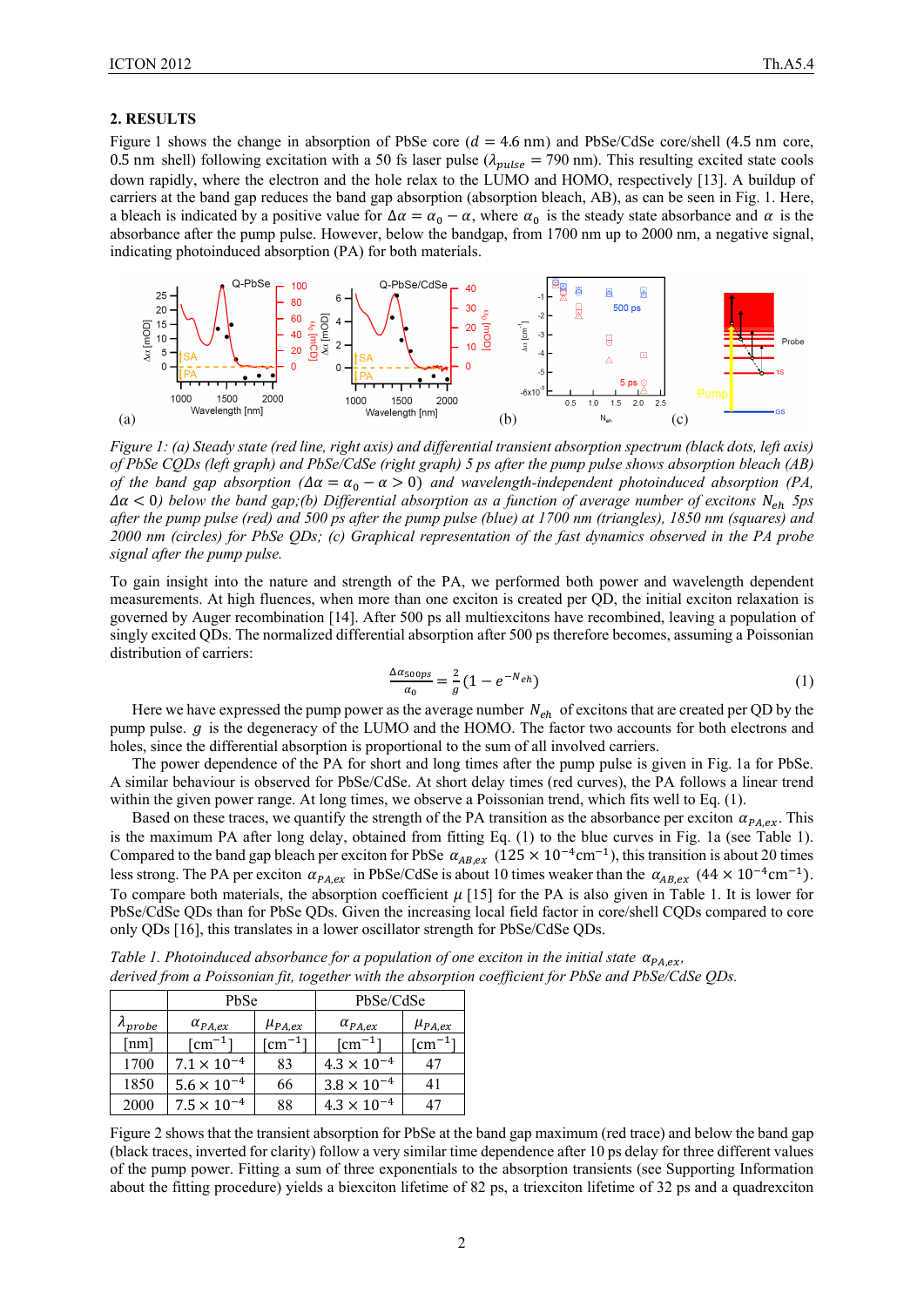lifetime of 13 ps for the PbSe CQDs at the bandgap. The PA transients however show different dynamics at early delay times. The onset is much steeper, especially for the highest pump power, and even for low pump powers, an initial decay is present, which is not observed in the differential absorption transients around the bandgap. The fitting procedure yields a lifetime of 1.2 ps for this initial decay. For PbSe/CdSe QDs, which show a similar dynamics, we extract a biexciton lifetime of 84 ps and a triexciton lifetime of 16 ps. For the PA transients we extract an initial decay time of 1.3 ps.



*Figure 2: (a) Absorption transients for the differential absorption at the band gap (1450 nm, red) and below the band gap (1850 nm, black, inverted for clarity) for PbSe QDs show similar decay dynamics after 10 ps for three different values of the pump power; An initial faster decay is present in the PA transients for all three pump powers shown; (b) Absorption transients for very small PbS CQDs (2.45 nm) for which the pump is resonant with the band gap transition (780 nm) show PA (* $\Delta \alpha < 0$ *), yet no fast initial decay component.* 

## **3. DISCUSSION**

The wavelength-independent PA we observe in these near-infrared CQDs can have different origins, such as (1) Coulomb shifts in the multiexcitonic absorption spectrum, (2) absorption from surface-localized states or defects, or (3) intraband absorption. Coulomb shifts can be excluded, since the PA is observed up to 2000 nm, well below the band gap. Moreover, a spectral dependency similar to the band gap absorption would be observed in the case of Coulomb shifts. Malko *et al*. [12]reported on PA in transient absorption transients on colloidal CdSe QDs.

An extensive study with different sizes and surface compositions revealed a strong dependence on solvent and surface passivation, along with a low size dependence of the PA cross section. Given the high PA cross section, they therefore attribute it to transitions from dangling surface bonds to excited states in the capping or surrounding matrix, rather than intraband absorption. Here, we work with a considerably lower photon energy (0.5 to 0.8 eV vs. 2.0 to 2.5 eV), making a transition to a final state in the surrounding matrix improbable. Moreover, the PA we observe at long delay times saturates with increasing pump power, similar to the bleach of the band gap absorption. This shows that the initial state of the PA is the band gap exciton. That QD core states are involved, instead of surface states, is further confirmed by the Auger dynamics of the PA signal. We therefore conclude that the PA observed here finds its origin in intraband absorption.

Intraband absorption is forbidden in first order for bulk semiconductors. In quantum dots, however, the conservation of crystal momentum is relaxed, resulting in a non-zero probability for intraband absorption. The excited carriers at the LUMO and HOMO are the initial state for the intraband absorption. For long delay times, we therefore expect the same pump power dependence for band gap AB as for the sub gap PA, since the same carriers are involved. Moreover, we expect to observe the dynamics of Auger recombination of multiexcitons, since this dictates the rate at which carriers disappear from the LUMO and the HOMO. Both effects we have shown experimentally (see Fig. 1a). At short delay times however the decay dynamics are not completely similar. A faster picosecond component is visible in the PA transients, together with a more immediate rise of the PA signal. The pump power dependence at short delay also becomes linear in the given power range. We attribute the quick rise time to instantaneous PA from higher energy excited states (see Fig. 2a). The fast initial decay can be attributed to carriers cooling from higher energy states to the LUMO and the HOMO (see Fig. 2b). This is confirmed by the PA transients of small PbS CQDs (see Fig. 2b), where the pump is resonant with the band gap and where no initial decay is observed. The time scale we measure correlates well with other reports in literature for carrier cooling [4, 17, 5]. Moreover, the higher degeneracy of the initial excited state explains the linear power dependence we observe at short delay times (see Fig. 1a).